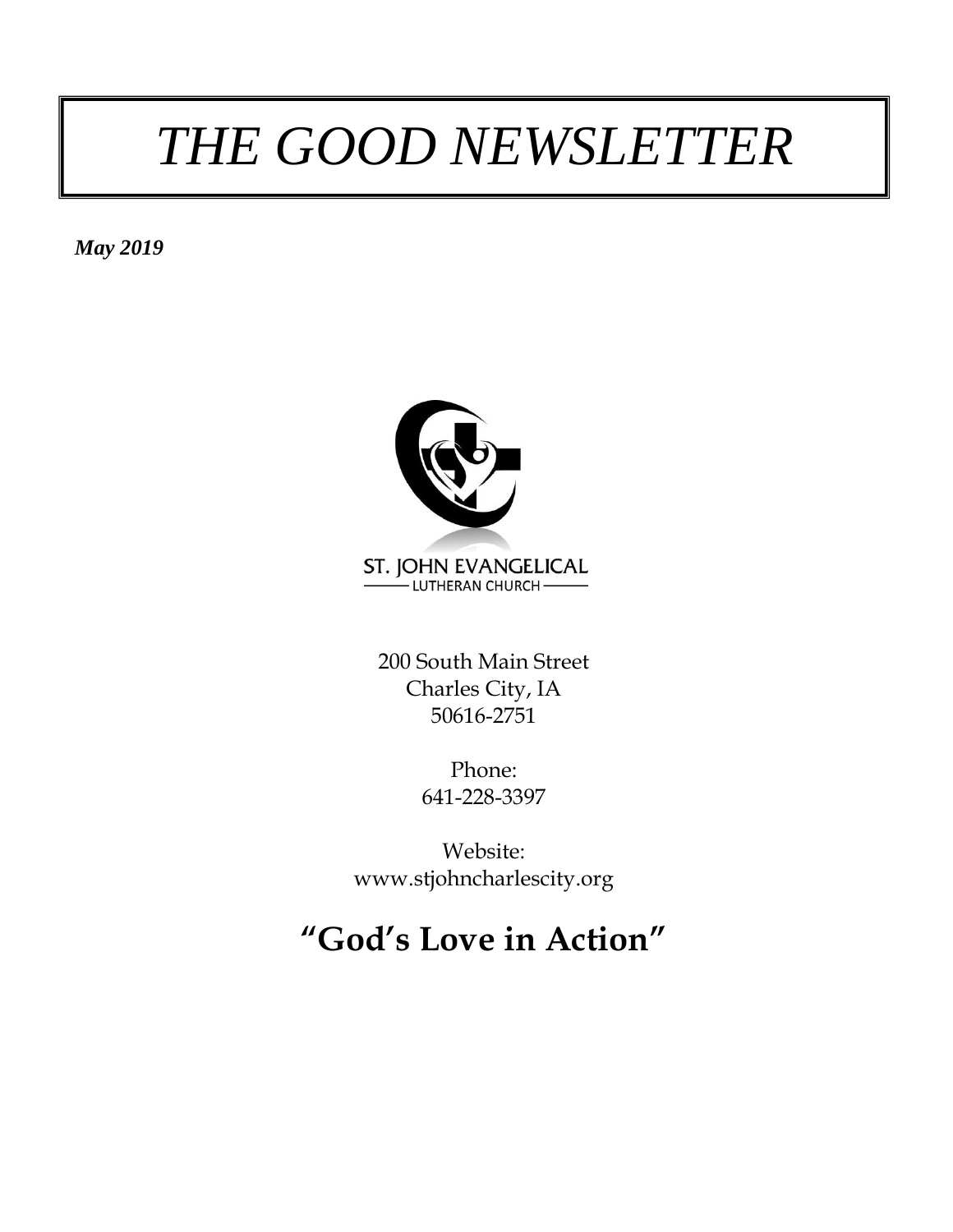*Pastor's Note…*

A couple of weeks ago my wife and I had the opportunity to enjoy the Wartburg College Wind Ensemble at their Pre-Tour Concert. Very soon the ensemble will be taking off on a tour in Japan and being at that concert brought back a lot of memories for me.

You see, as a freshman at Wartburg, I spent May of 1985 touring Europe with the Wartburg College Concert Band. It was an expensive trip, but my parents scraped the money together for me to go. It was also a challenging trip in which I was forced into all kinds of unfamiliar situations without the foggiest idea of what to do next. It was a long trip ... nearly a month. I'd never been so far from home for so long. But it turned out to be an amazing experience. That trip changed my life in many ways. Staying with European families in their homes, I realized that Dutch, German, and Norwegian people are full of hopes, sorrows, and dreams, just as I am. I understood better the history of the Church as I stepped into ancient cathedrals and felt the presence of spaces where people have been worshiping Christ for centuries. Martin Luther became a real person for me as I walked around the same castle in which he hid for his life from the pope. I learned what a blessing freedom is when we went behind the "Iron Curtain" into East Germany. I experienced an unforgettable swell of patriotism as we played "America the Beautiful" for people in faraway lands and received standing ovations. And, on that trip, I began a friendship with a woman who, three years later, would become my wife.

I can't imagine what my life would be like today if I hadn't gone on that trip. I might not be married to Susan. I probably wouldn't have had the courage to travel alone to Tanzania two years later and then go back for internship three years after that. And without all that fascinating church history and global experience of the Body of Christ, who knows, I might not have become a pastor or be your pastor at St. John right now!

We like to stick to familiar places, talk to familiar people, and do familiar activities. It's hard to leave our comfort zone sometimes. And yet, it's in those uncomfortable places that God often seems to work most powerfully in our lives.

Whether you're talking to the stranger across the globe or the stranger across the street ... whether you're sitting in a faraway land or just in a different pew, taking the risk to step outside of your comfort zone can be tough sometimes, but your life may never be the same! May you know the blessings of being uncomfortable.

Peace, Pastor Russ russleeper@yahoo.com

#### **Our Generosity in March**

Your offerings to St. John were shared beyond our walls in March in the following ways: 8% (2,266.00) went to support the mission of the larger church

2% (885.58) went to support the *Messiah Food Pantry*

A total of \$6,179.00 was raised for Lutheran Disaster Response for the flood victims in Nebraska. The Church Council has also voted to give the designated 2% offering for April to the Disaster Relief Fund. This final amount will be determined after the April 28 offering

Thanks for your monthly generosity to the mission and outreach of St. John!

**"God's Love in Action"**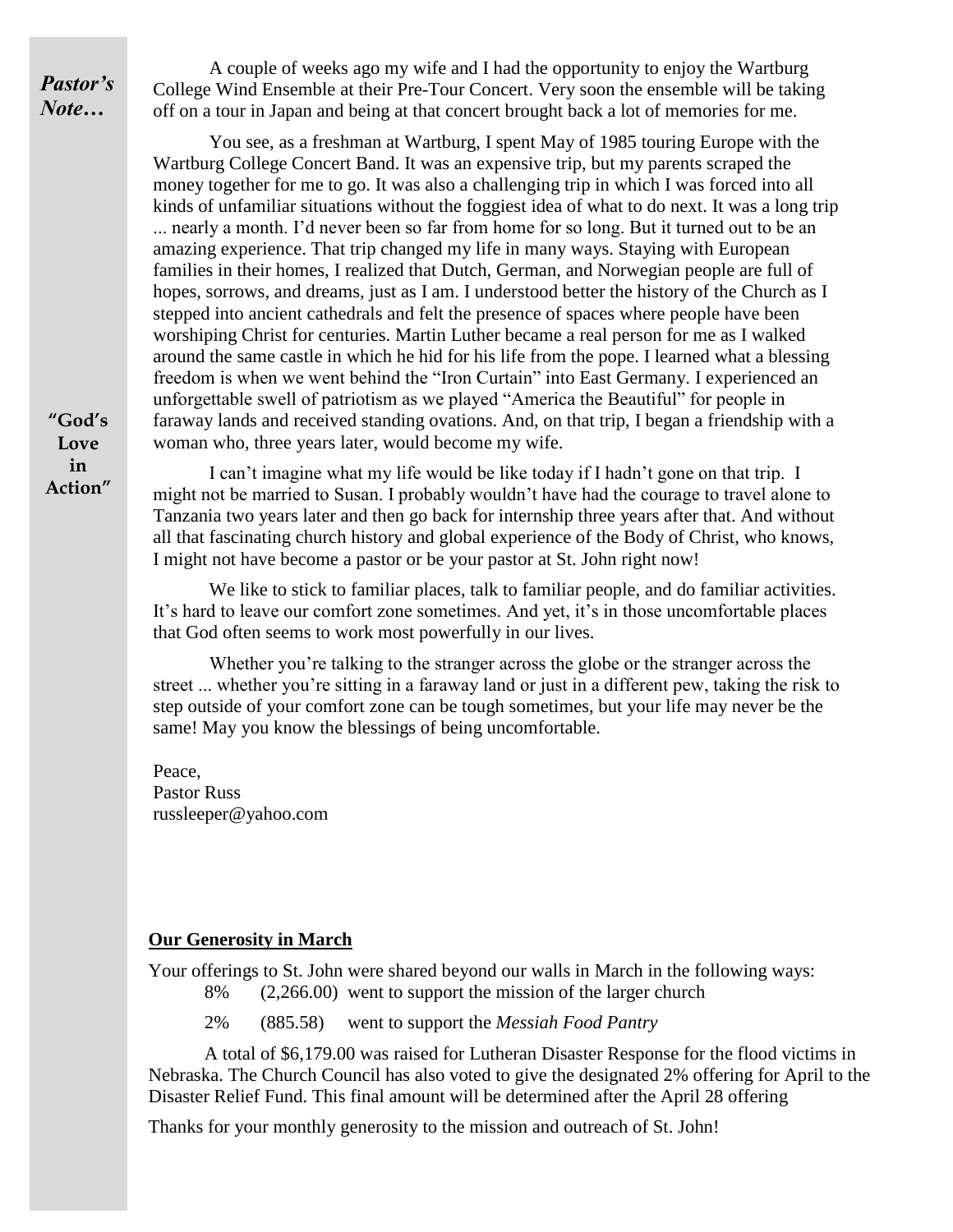Informational Update:

**From The Council President**

The Church Council has accepted and approved the resignation, and subsequent retirement, of John Swiggum as our Head Custodian. Thank You, John, for your dedication to your responsibilities over the last seven years.

In light of John's retirement, the Personnel Committee has, with Council approval, put into action a plan to find a replacement for John. A Search Team has been convened by the Personnel Committee. The Search Team is made up of five members of the Congregation, from the following Boards: Building & Grounds, Finance, Personnel, At-Large Council member and Pastor Leeper. Currently, as of this writing, resumes and cover letters are being accepted at St. John Lutheran Church by the Personnel Committee. The next steps would be to have the Search Team review the resumes and then select candidates to interview. This process and the time table is up to the Search Committee to determine, but the Council would like to have someone hired to begin in June so that John may train them prior to his final day on June 30th, 2019.

Thank you all for your support during the search for John Swiggum's replacement.

Sincerely, Bradford J. Bailey Council President St. John Lutheran Church

#### St. John Lutheran Church in Charles City is seeking a *Head Custodian/Maintenance*

Candidate must implement, coordinate and direct all work assigned to custodial staff, ensuring that the facilities and grounds are clean, well maintained and secured. And other duties as assigned.

#### **REQUIRED QUALIFICATIONS:**

- High School Diploma or equivalent
- Experience as a custodian or demonstrated similar skill set  $(3 + \text{years})$
- Able to lift and or carry up to 50 pounds
- Is familiar with HVAC, plumbing, electrical and other core skills needed to maintain the church facility and grounds in a safe and professional manner.

**Send Resume and Cover Letter to: St. John Lutheran Church, Personnel Committee, 200 South Main Street, Charles City, IA 50616 Accepting Resumes until filled**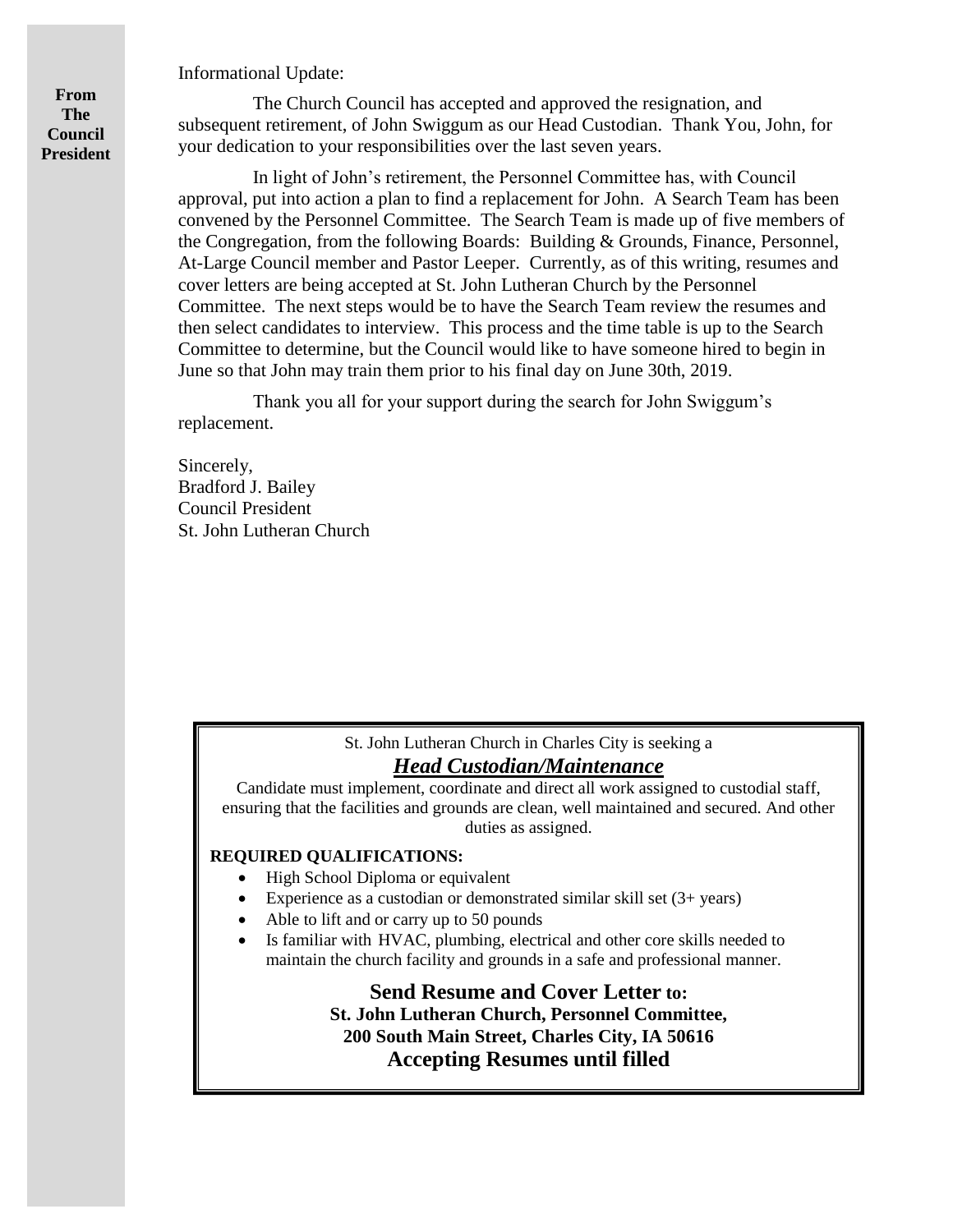**Of Note…**



**Building & Grounds** will be holding a "clean-up" day for the outside areas of St. John on May 18th at 8:30 a.m.! Anyone wishing to help spruce up the St. John grounds for Spring are welcome to come help out!

#### **Stained Glass Ministry**

will meet Thursday, May 16 & 30 at 1:00 p.m. to get organized and will add evenings in June depending on the preferences of those who sign up. Janet plans to make small crosses to send with Stephen Ministry people as well as other pieces. She & Lori Janssen will show you how to make the stained-glass pieces. There will be a minimal cost for some supplies. Money raised will go into the 150th Anniversary Fund. Please contact Janet at [petefishj@mchsi.com](mailto:petefishj@mchsi.com) or call the office at 641-228-3397 if you are interested in being involved with this project!

Attar Guild

If you are interested in joining **Altar Guild** or being a part of the **Prayer Chain,** please call Kathy in the office (228-3397).

**ALTAR GUILD –MAY 2019** Joyce Wood, Mary Mooberry

> **Do Day Quilters** Meets May 9 & 23

**The Parkinson's Support group** Meets May  $2<sup>nd</sup>$  at 1:00 p.m. in the St. John Parish Hall

**St. John Lutheran Card Ministry** will meet May  $13<sup>th</sup>$  at 1:00 p.m.



**The St. John book club** will **meet May 20** at 7:00 p.m. in the Fireside room and will review the book *Winter Garden* by Kristin Hannah. Meredith and Nina Whitson are as different as sisters can be. One stayed at home to raise her children and manage the family apple orchard: the other followed a dream and traveled the world to become a famous photojournalist. But when their beloved father falls ill, Meredith and Nina find themselves together again, standing alongside their cold, disapproving mother, Anya, who even now, offers no comfort to her daughters. As children, the only connection between them was the Russian fairy tale Anya sometimes told the girls at night. On his deathbed, their father extracts a promise from the women in his life: the fairy tale will be told one last time - and all the way to the end. Thus begins an unexpected journey into the truth of Anya's life in war-torn Leningrad, more than five decades ago. What they learn is a secret so terrible and terrifying that it will shake the very foundation of their family and change who they believe they are.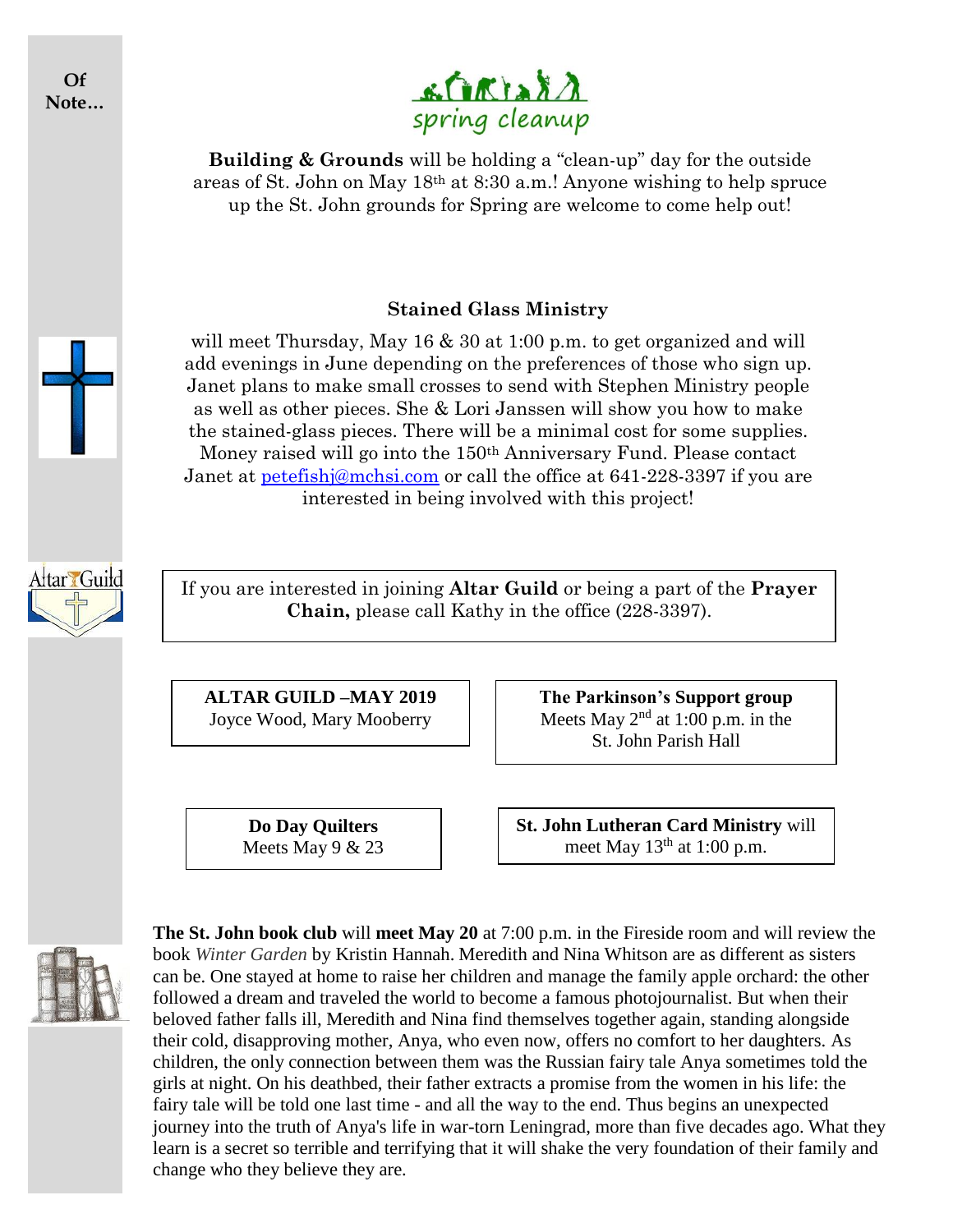#### **CONGRATULATIONS CLASS OF 2019**





*Anastasia Dawn Baldus Mariah Ann McKenzie Colton Francis Baldus Cole Stephen Reams Wolfgang Allen Baldus Madison Paige Ross Samantha Lyn Heyer Amy Jo Titus Carter Jon Johanningmeier Kelly Dylan Ward Christian Michael Kreger Abbie Lane Wilts Jack Clarence Litterer*

 $29<sup>th</sup>$ 

*Cora Rae Crooks Cassandra Leigh Schiesher*

*Jeremiah 29:11 "For I know the plans I have for you, declares the Lord, plans to prosper you and not to harm you, plans to give you hope and a future." (NIV)*

Ed Benedict

 $31<sup>st</sup>$  Margaret Schultz  $31<sup>st</sup>$  Jerry Meader

 $29<sup>th</sup>$  Herbert Hinz  $23<sup>rd</sup>$  Kathleen Schilling

#### **May Birthdays**

| Q <sup>th</sup>  | Helen Lockwood    | 29 |
|------------------|-------------------|----|
| 11 <sup>th</sup> | Marilyn Obermeier | 29 |
| 16 <sup>th</sup> | Marilyn Scholle   | 23 |
| 19 <sup>th</sup> | Alice Wolff       | 31 |
| 22 <sup>nd</sup> | Alvin Davidson    | 31 |

#### **May Anniversaries**

| May 3, 1958  | Leon & Shirley Hall        |
|--------------|----------------------------|
| May 17, 1969 | Sherman & Diane Loudermilk |
| May 28, 1960 | Cal & Joyce Wood           |

#### **Scripture Readers: May 5 8:00 –** Larry Michehl **10:15 –** Josiah Hervert **May 12 8:00 –** Jeremy Heyer **9:30 –** Linda Klemesrud **May 19 8:00 –** Justin Heyer **9:30 –** Marilu Wohlers **May 26 8:00 a.m.** Brian Watkins **9:30 a.m.** Diane Loudermilk

*Celebrated…*

*The baptism of Isaac Dean Oetken, April 21, 2019*

#### *With sympathy…*

*The Funerals of Robert "Bob" Dale Picken, April 13, 2019*

*The Death of Jeanne La Von Tomsic, April 16, 2019* *Memorials were given in memory of… Jeanne Tomsic: Kip & Judy Hauser*

St. John's Parent Support Group will be meeting on an **as needed basis ONLY**. Anyone who needs to meet should contact Jill Connell at 319- 215-8252 or jillconnell@hotmail.com.

#### **MAY FUNERAL CALLERS & HELPING HANDS:**



**HELPERS –** Sue Ayers, Carol Brahn, Sandi Hicks, Jessica Hoeft, Kathy Hoeft, Judy Kelly, Lisa Kreger, Wendy LaBarge, Sarah Merrifield, Jody Milleson, Heidi Nielson, Colleen Ortmayer, Cheri Schafer, Ivadelle Stevenson



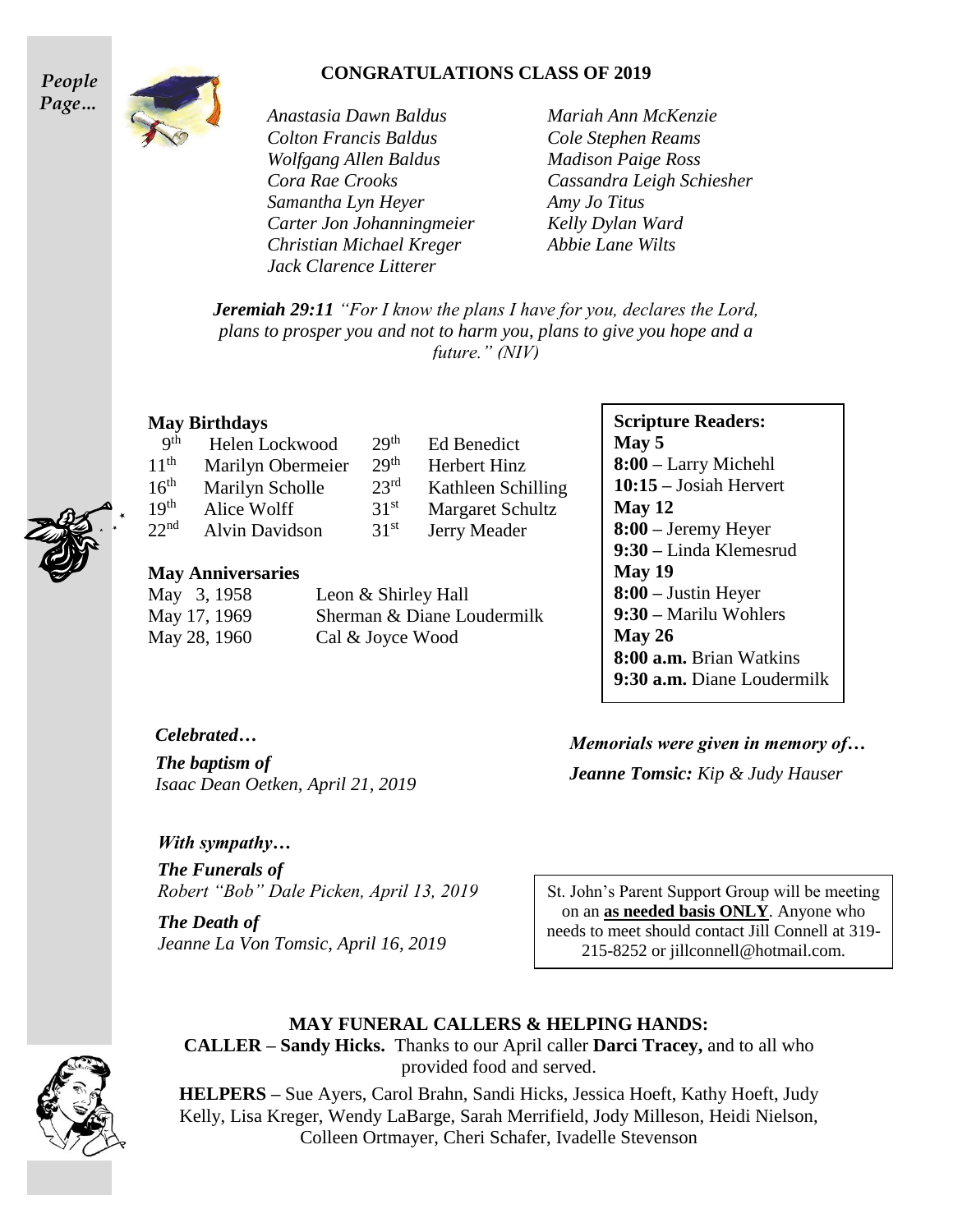**Youth & Family**

*"Jesus said, 'Let the little children come to me, and do not stop them, for it is to such as these that the kingdom of heaven belongs.' And he laid his hands on them and blessed them."*

Matthew 19:14-15 Blessings, Laurie Heidebrink

#### **YOUTH NEWS**

Thank you to all who attended the Youth Board's **Palm Sunday Breakfast**. The freewill donations are going into the individual accounts of the youth who worked that event and will be available for them to use for St. John events, like mission trips, Bible camps, and hockey games. We are so very grateful for your support!

The Youth Board is sponsoring a **summer mission trip to the Black Hills from July 8- 13, 2019**. This trip is open to St. John students who have **completed 6th -12th grades** and their friends. Sign up on the bulletin board outside Laurie's office.

The Youth Board would welcome any donations toward the cost of fuel for the bus. If you feel called to donate stop in and see Linda in the Business Office, or put **Sunday, June 2nd** on your calendar to attend our **bake sale** in the Narthex. The youth participating in the mission trip will again be baking pies and other goodies to sell between and after worship services.

#### **CONFIRMATION**

Confirmation classes will finish on May  $1<sup>st</sup>$ , and **May**  $8<sup>th</sup>$  **is the Study Session** for all the  $7<sup>th</sup>$  and 8 th and 9th graders and **May 15th will be the assessment** over the required classes taken this year. All students are required to attend the study Session and assessment dates in May.

#### **SUNDAY SCHOOL NEWS**

The last day of Sunday School is Sunday, May 5<sup>th</sup>. The Parish Education board would like to thank all our Sunday School teachers, substitutes, helpers and all the parents who brought their children to Sunday School classes. You have **all** made a difference in these kids' faith journeys.

SAVE THE DATES: **July 30-August 2** will be **Vacation Bible School!** Registration will begin at 5:15pm on the  $30<sup>th</sup>$ .

- Plan on having your kids attend from 5:30pm-8:00pm on Tuesday-Friday!
- We will serve a light supper for the kids each evening.
- VBS is open to kids in Preschool-5<sup>th</sup> grades.
- Our theme this year is **"Roar - Life is Wild\*God is Good"**
- The cost for VBS will be \$5 per child with a maximum family fee of \$15. Look for registration forms in the bulletins coming soon.
- If you are interested in volunteering at VBS, please contact Laurie.

#### **FAMILY BOARD**

Thirty-seven children got to go on an Easter Egg Hunt at St. John on April  $20<sup>th</sup>$ . The Family Board hid many eggs and our youngest friends searched in the choir room while the older children went on a puzzle hunt to find eggs of a certain color that contained puzzle pieces and then claim a "goody bag" after their puzzle was put together. We also had assorted crafts and activities for the families to participate in while here, including dyeing eggs to take home. Much fun was had by all!

#### **AFTER SCHOOL PROGRAM**

The After-School Program wraps up this program year on May 1<sup>st</sup>. Thank you to the St. John bus drivers who safely delivered the students to us each Wednesday– without the bus many of our friends wouldn't have been able to attend. Thank you to all the Middle School helpers and everyone who donated snacks!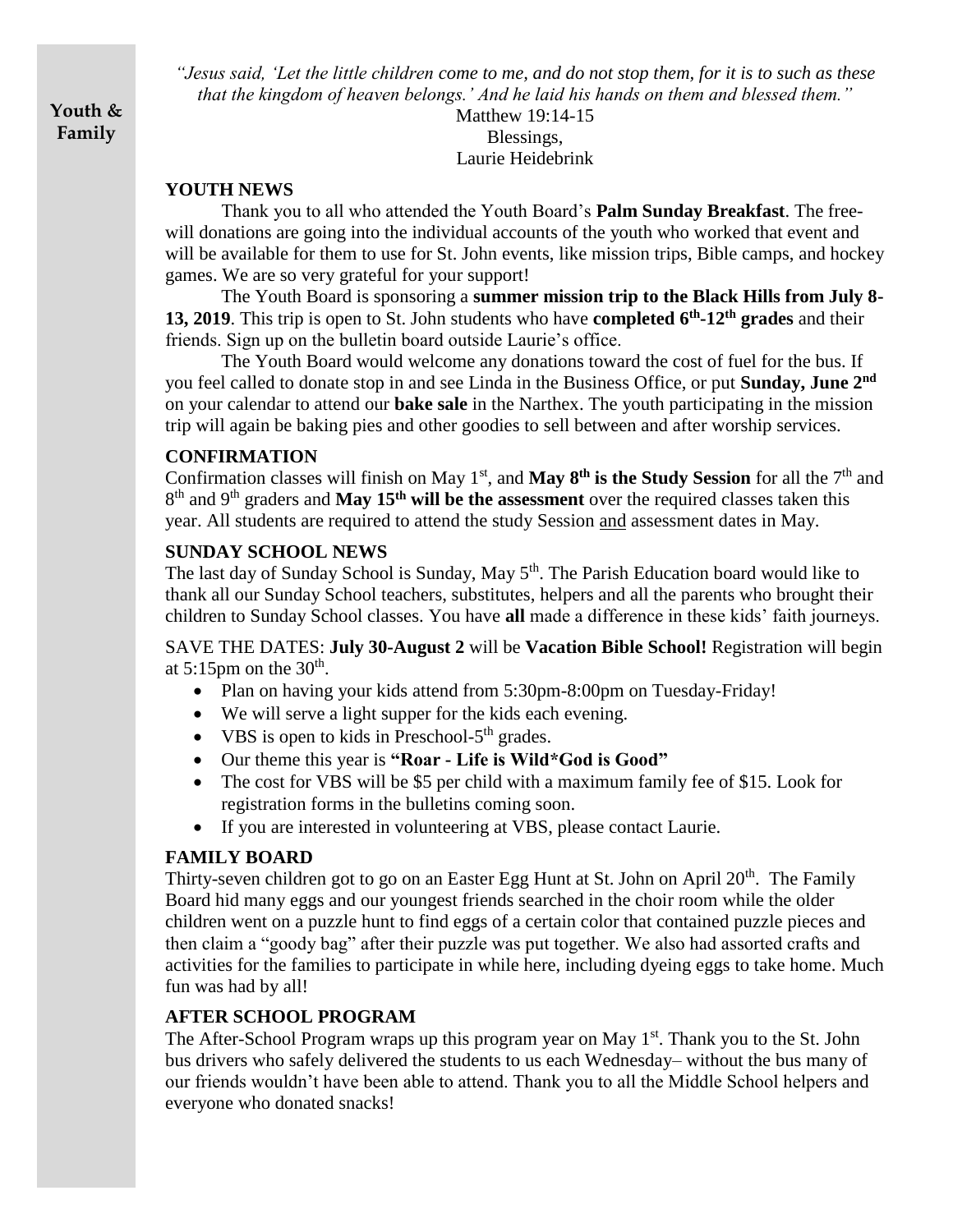**May 2019 Greeter/Offering Assistant:** Lukas Vance

**Acolytes:** 8:00 a.m. – Kyndra McDonald, Anna Herbrechtsmeyer, Katie Prichard 9:30/10:15 a.m. Tyler Marth, Teagan Prigge

> **Communion Assistants** 8:00 a.m. May 5<sup>th</sup> & 19<sup>th</sup>: Koen Tibbitts, Brayton Quade 9:30/10:15 a.m. May  $5<sup>th</sup> \& 19<sup>th</sup>$ : Deven  $\&$  Brandan Castillo

*Dates & times when the youth are serving are posted on the bulletin board outside the Business Manager's office*.

**South Dakota Mission Trip To the Black Hills!**

**July 8 – 13**

Open to St. John students from 6<sup>th</sup> to 12<sup>th</sup> grade & their friends.

Sign up on the bulletin board outside Laurie's office!

**South Dakota Mission Trip BAKE SALE**

**June 2nd in the Narthex between & after worship services!**

The youth will be making pies & other baked "goodies" to help fund their trip!

**Donations to help fuel the bus** for the Mission trip would also be greatly appreciated! Bring your donations to Linda in the Business Office.



**St. John VBS** will be July 30 – August 2 from 5:30 – 8:00 p.m. A light supper will be provided each evening VBS is open to children from Preschool - 5<sup>th</sup> Grade. Cost is \$5.00/child with a maximum of \$15.00/family. The VBS kids will be able to sing at worship on Sunday, August 4<sup>th</sup>. Registration forms will be available soon!



**Youth & Family**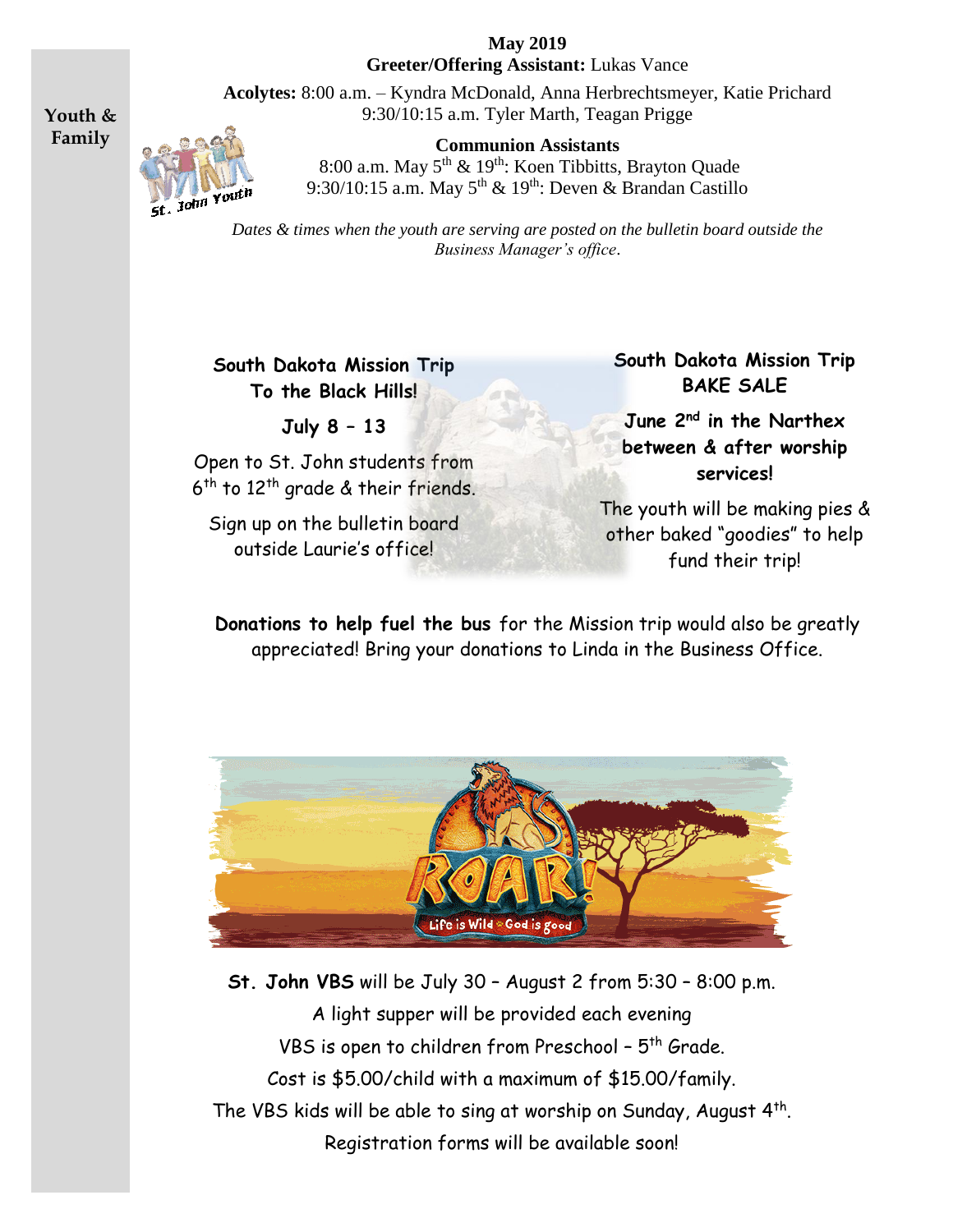

How quickly time can fly by!?! We have already made it through another great year at St. John Christian Preschool. Monday, May 13<sup>th</sup> will be our last day of the 2018-2019 school year. We are hoping to be blessed by some nice weather so that we can spend our last days of school outside enjoying God's beautiful world! As sad as it is to see our older friends go off to Kindergarten, we know that they will be given a whole new and exciting learning experience.

Our preschool friends ended their school year with a number of fun activities. Our older friends had the opportunity to walk to the Police Station and get a tour of the facility from Officer Ollendick. He also came to SJCP to visit our younger friends. In addition, each class was able to make a special trip to the library. It is always fun to explore our town with our friends.

We will be taking our younger friends to Andres Park for a day of fun. It is always remarkable to see how much fun little ones can have with nothing more than a large area of grass. From sidewalk chalk to kicking balls, we will have a great day. Our older friends are hoping to end the year with a field trip to Lion's Field Park. This is always a fun and exciting part of the year because EVERYBODY gets to ride the all-famous TAXI!  $\odot$  We'll have to see what the weather holds!

We have also started to work on beginning plans for the 2019-2020 school year. We have been blessed with a great start to our registration! We are currently FULL in our morning 3-year-old class and have started a waiting list. If we do see more families wanting to register their 3-year-olds, we would love to open up a 2 day option, once again! We also have some openings in our afternoon 4-year-old class, but are filling up fast. If you know someone who is interested in attending, please encourage them to call us at 228-7274. We thank God that our ministry dedicated to providing a loving, Christian, educational environment for little ones is still going strong and we thank you for helping us spread the word!

Lastly, we would like to thank everyone who purchased cupcakes from our preschoolers for our All-School fundraiser! We will be able to purchase those items listed from our "Wish List!"

Have a great summer and THANK YOU for all that you do!

With HIS love,

Whittney Franke

In one drop of water are found all the secrets of the oceans. ~Khalil Gibran



**"God's Love in Action"**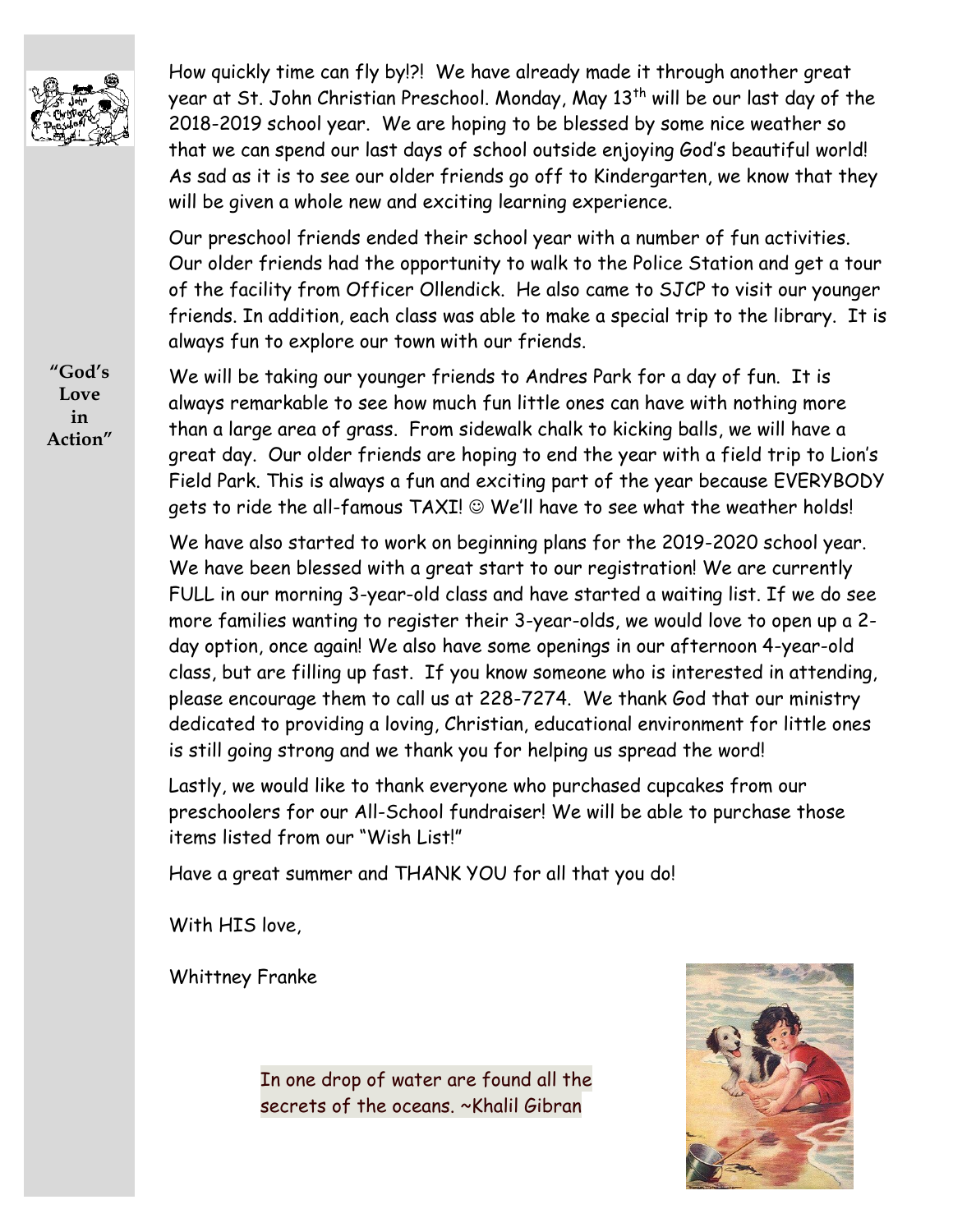

## May 2019 Birthdays!!

| <b>Sunday</b>                                                                           | <b>Monday</b>                    | <b>Tuesday</b>                            | Wednesday                                            | <b>Thursday</b>                                                              | Friday                                                                                             | <b>Saturday</b>                                                                                                          |
|-----------------------------------------------------------------------------------------|----------------------------------|-------------------------------------------|------------------------------------------------------|------------------------------------------------------------------------------|----------------------------------------------------------------------------------------------------|--------------------------------------------------------------------------------------------------------------------------|
|                                                                                         |                                  |                                           |                                                      | $\overline{2}$                                                               | 3                                                                                                  | 4                                                                                                                        |
|                                                                                         |                                  |                                           | Kiki Connell                                         | Anastasia Baldus<br><b>Colton Baldus</b><br>Wolfgang Baldus<br>Kaleb Bilharz | <b>Ellie Lantz</b>                                                                                 | Jacob Greenzweig<br>Hudson Hinz                                                                                          |
| 5                                                                                       | 6                                |                                           | 8                                                    | $\mathbf{Q}$                                                                 | 10                                                                                                 | 11                                                                                                                       |
|                                                                                         | <b>Stacey Vance</b>              | Joseph Heidebrink                         | Norma Breitbach                                      | Helen Lockwood                                                               | Amy Kubik                                                                                          | <b>Brandon Franke</b><br>Eric Johanningmeier<br>Marilyn Obermeier<br>Sara Sharp<br>Michael Tracey<br><b>Blair Walker</b> |
| 12                                                                                      | 13                               | 14                                        | 15                                                   | 16                                                                           | 17                                                                                                 | 18                                                                                                                       |
| Jennifer Davidson<br>Joel Holthaus<br>Damon Sickman<br>Larry Tommingo<br>Roger Townsend | Joshua Dean                      | Larry Bohner<br><b>Scott Vance</b>        | <b>Bryce Caffrey</b><br>Dennis Carr                  | Kaleb Cotton<br>David Schweizer<br>Henry Sisson                              | Mary Augustin<br><b>Brad Bailey</b><br>Marian Dight<br><b>Brinlee Merrifield</b><br>Virginia Titus | Larry Michehl                                                                                                            |
| 19                                                                                      | 20                               | 21                                        | 22                                                   | 23                                                                           | 24                                                                                                 | 25                                                                                                                       |
| Martha Brunner<br><b>Tyler Hicks</b><br>Dorothy Parson<br>Alice Wolff                   | Joyce Boehmer<br>Candice Lumley  |                                           | Al Davidson<br>Madilyn Lessin<br>Edna Stott          |                                                                              | <b>Addison Merrifield</b>                                                                          | Taylor Quade<br>Wendy Vance<br>Jeff Wink                                                                                 |
| 26                                                                                      | 27                               | 28                                        | 29                                                   | 30                                                                           | 31                                                                                                 |                                                                                                                          |
| Marjorie Gardner<br>Russ Leeper<br>Sandra Link                                          | Matt Selvig<br>Patricia Townsend | <b>Brandon Castillo</b><br>Deven Castillo | <b>Edwin Benedict</b><br>Herbert Hinz<br>Tino Tamayo | Jacqueline Moon<br>Emma Prichard                                             | Gaylen Hicok<br>Randall Kreger<br><b>Betty Manning</b><br>Margaret Schultz                         |                                                                                                                          |